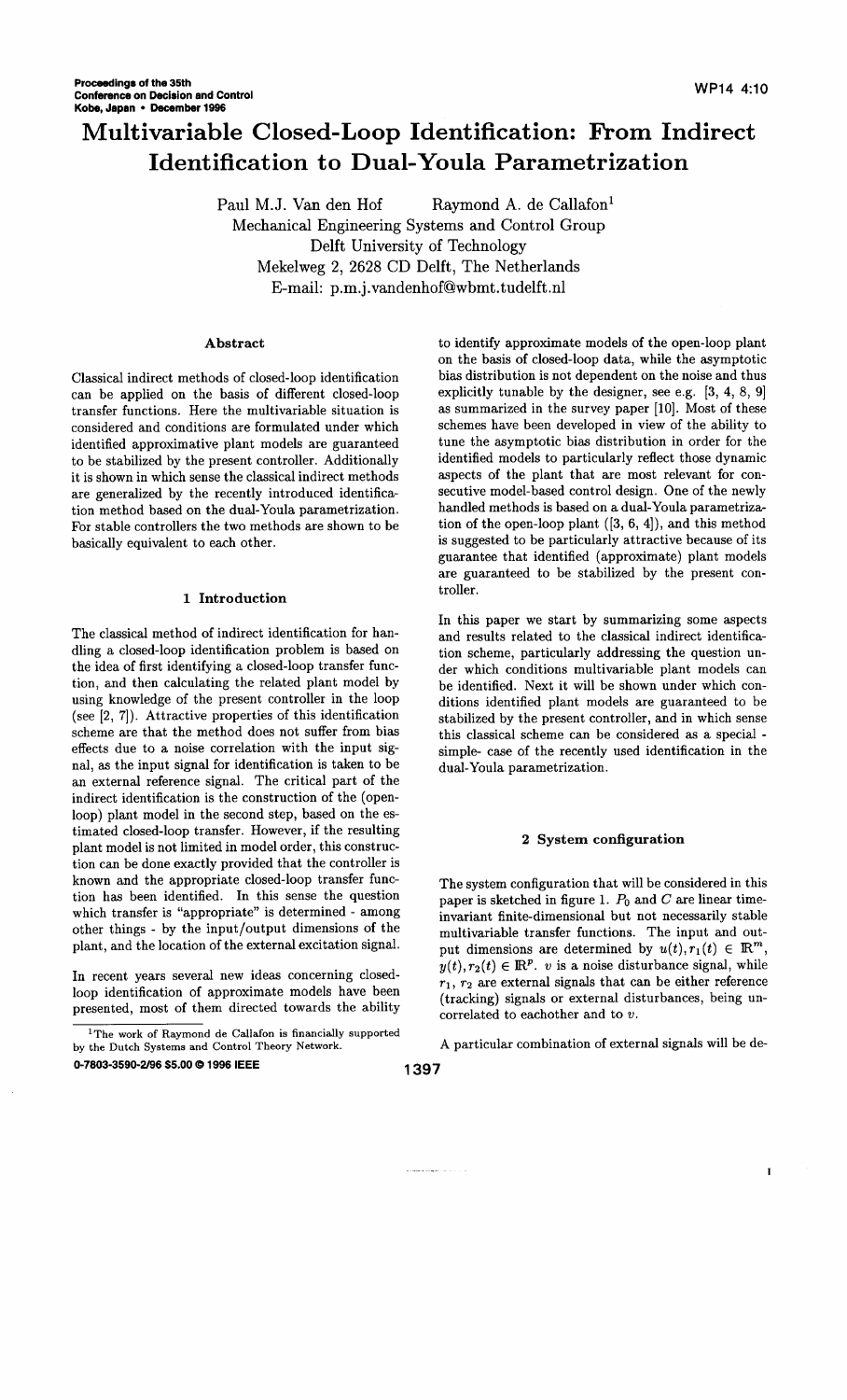

Fig. 1: Closed-loop configuration.

noted by

$$
r(t) := r_1(t) + C(q)r_2(t). \tag{1}
$$

The relevant closed-loop transfer functions in the system configuration are reflected by

$$
\mathsf{T}(P_0,C) = \left[\begin{array}{c} P_0 \\ I \end{array}\right] [I + CP_0]^{-1} \left[\begin{array}{cc} C & I \end{array}\right] \tag{2}
$$

being the mapping from the signal  $\lfloor 1 \rfloor$ 

For notational purposes the following notation for the elements of  $T(P_0, C)$  will be employed:

$$
\mathsf{T}(P_0,C)=\left[\begin{array}{cc}T_0 & G_0\\Q_0 & S_0\end{array}\right].\tag{3}
$$

with

$$
T_0 = P_0[I + CP_0]^{-1}C
$$
  
\n
$$
G_0 = P_0[I + CP_0]^{-1}
$$
  
\n
$$
Q_0 = [I + CP_0]^{-1}C
$$
  
\n
$$
S_0 = [I + CP_0]^{-1}.
$$

It is a standard result from stability theory that the considered closed-loop system is internally stable if and only if  $T(P_0, C) \in \mathbb{R}$ H<sub>∞</sub>, with  $\mathbb{R}$ H<sub>∞</sub> the space of real rational transfer functions that are analytic in  $z \geq 1$ . As additional notation,  $I_m$  will refer to the  $m \times m$  identity matrix, and  $det_{\hbox{\it I\hskip -2pt R}(z)}(\cdot)$  is the determinant over the field of rational functions in z.

## *3* Indirect Identification

#### 3.1 Standard approach - scalar situation

The classical method of indirect identification is composed of two steps. For this moment we will just sketch a particular situation in the scalar case.

(1) Identify the transfer function  $G_0$  from  $r_1$  to y; this can e.g. be done by applying any of the standard prediction error methods ([5]). Note that this identification problem is principally an 'open-loop' type of problem provided that the external signal  $r_1$  is uncorrelated to the noise disturbance term  $v$ . The identified model of  $G_0$  is denoted as  $\hat{G}$ 

*(2)* Reconstruct an open loop plant model from the estimated closed-loop transfer function  $\hat{G}$ , using knowledge of the controller C.

The second step of this procedure involves the construction of  $\hat{P}$  from an available estimate  $\hat{G}$ , by solving the equation:

$$
\hat{G} = \frac{P}{1 + C\hat{P}}.\tag{4}
$$

An exact solution for  $\hat{P}$  follows by taking

$$
\hat{P} = \frac{\hat{G}}{1 - C\hat{G}}\tag{5}
$$

which can be calculated when the controller  $C$  is known.

When the model  $\hat{G}$  is identified using a least-squares outpur error criterion, i.e.

$$
\varepsilon(t,\theta):=y(t)-G(q,\theta)r_1(t)
$$

and  $\hat{G} = G(q, \hat{\theta})$  with  $\hat{\theta} := \arg \min_{\theta} \bar{E} \epsilon(t, \theta)^2$ , the asymptotic bias-distribution ([5]) in the plant model estimate is characterized by:

$$
\hat{\theta} = \arg\min_{\theta} \frac{1}{2\pi} \int_{-\pi}^{\pi} \left| \frac{P_0}{1 + CP_0} - \frac{P(\theta)}{1 + CP(\theta)} \right|^2 \Phi_{r_1} d\omega \tag{6}
$$

provided that the exact relation (5) is used to construct  $\hat{P}$  on the basis of  $\hat{G}$ .

One of the problems that is known to occur in an indirect identification approach, is that the order of the identified plant model is not under control. This means that when calculating (5), the order of  $\hat{P}$  will be determined by the order  $n_G$  of  $\hat{G}$  and the order  $n_G$  of C, and will generically equal  $n_G + n_C$ . Limiting the model order to a prespecified value, requires either an additional model reduction step, or the construction of an approximate solution to the equation (4) where the model order of  $\hat{P}$  is fixed. However in this latter situation it is not clear how to "solve" this equation properly.

# 3.2 Indirect identification from closed-loop transfer functions - multivariable case

Actually all four different transfer functions that are present in  $T(P_0, C)$  can be used for identification in the first step of an indirect identification scheme. Dependent on the particular experimental situation, an identifier may have preferences of identifying a particular transfer. This can e.g. be essentially influenced by the possibility of adding external excitation signals at particular locations in the loop (either on the setpoint or on the output of the controller).

We will now summarize the possibilities of using any of the four transfer functions, while considering the multivariable situation.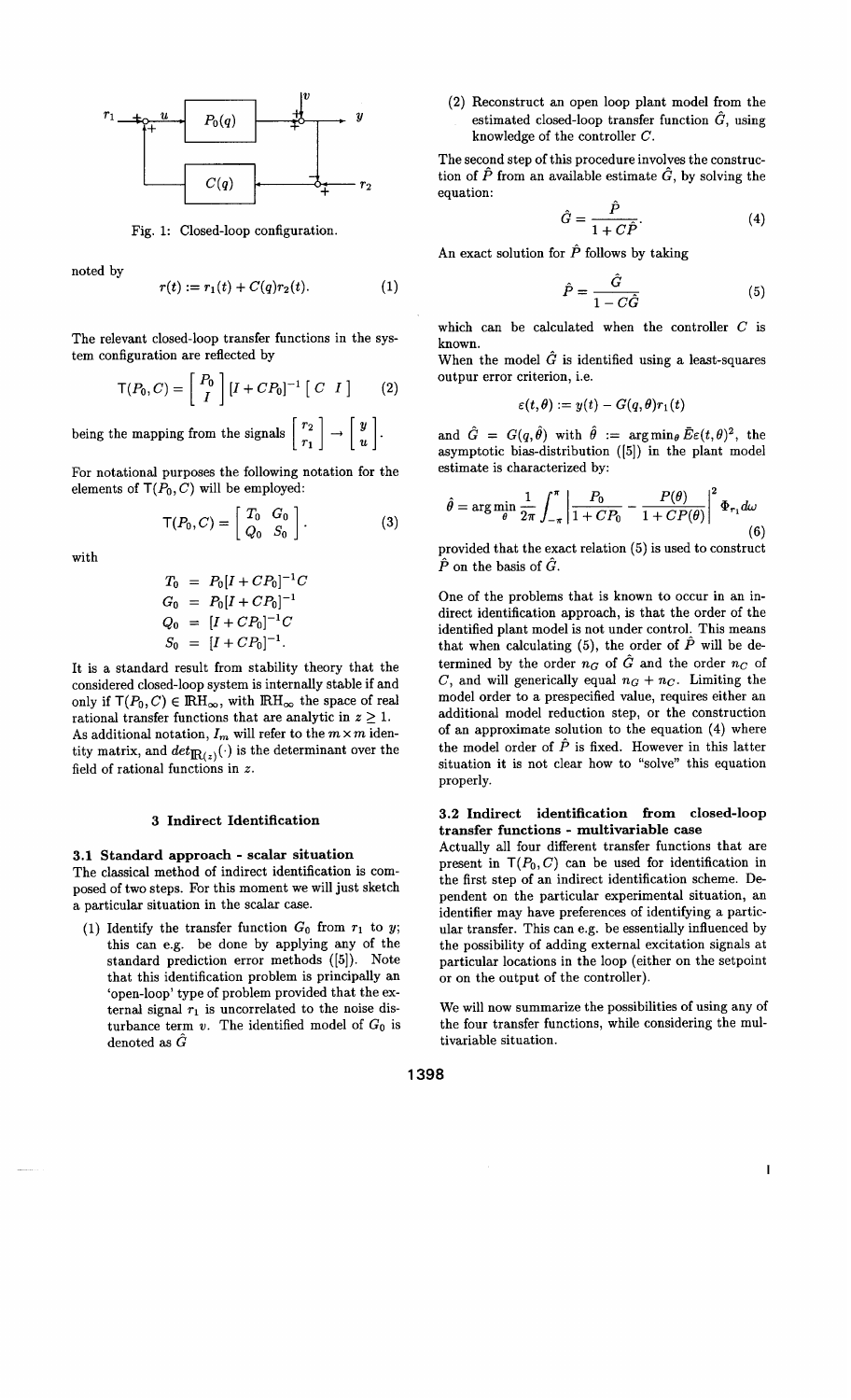Proposition 3.1 *Consider any one of the four tmns*fer functions  $T_0$ ,  $G_0$ ,  $Q_0$ , or  $S_0$  to be identified in the *first stage of* an *indim~t ~d~ntijic@ion scheme, providing identified models T, G, Q, or S. Then*

(a) 
$$
\hat{T} = \hat{P}[I_m + C\hat{P}]^{-1}C
$$
 implies

$$
\hat{P} = \hat{T}(I_p - \hat{T})^{-1}C^{\dagger} \tag{7}
$$

under the condition that  $p \geq m$  and C has a right *inverse Ct.*

 $(b)$   $G = P[I_m + CP]^{-1}$  *implies* 

$$
\hat{P} = \hat{G}[I_m - C\hat{G}]^{-1}.
$$
 (8)

 $P(C)$   $Q = [I_m + CP]^{-1}C$  *implies that* 

$$
\hat{P} = C^{-1} [(\hat{Q} C^{-1})^{-1} - I_m]
$$
 (9)

*under the condition that*  $p = m$  *and*  $\det_{\mathbf{R}(z)} C \neq$ *o.*

 $(d)$   $S = [I_m + CP]^{-1}$  *implies that* 

$$
\ddot{P} = C^{\dagger} [\dot{S}^{-1} - I_m] \tag{10}
$$

under the condition that  $p \leq m$  and C has a left inverse  $C^{\dagger}$ .

In the above expressions it is presumed that  $T(\hat{P}, C)$  is *well* defined.

Proof: Follows by straightforward manipulations of the expressions.

It has to be noted that there is only one transfer function  $(\tilde{G})$  that provides a unique solution for the related open loop plant model without any conditions on input /output dimensions and controller. For the other transfer functions restrictions apply. Note also that in the scalar case  $m = p = 1$ , all four transfers can be used without any restrictions.

When taking a look at the relation with available external excitation signals the following can be stated:

- When  $r_1$  is available from measurements (additional to u and y) then one can use  $\hat{S}(r_1 \rightarrow u)$ or  $\hat{G}(r_1 \rightarrow y)$  and by choosing  $\hat{G}$  no restrictions apply.
- $\bullet$  When  $r_2$  is available from measurements, then one can use  $\hat{T}$   $(r_2 \rightarrow y)$  or  $Q$   $(r_2 \rightarrow u)$  and one has to face the restrictions  $p \ge m$  or  $p = m$ .

In the second situation considered it can be an alternative to first construct the signal  $r(t) = C(q)r_2(t)$  and then using  $r(t)$  as if it were added to the loop at the location of  $r_1$ . In this way, one can avoid the dimensional restrictions as mentioned above.

The fact that a unique plant model  $\hat{P}$  can be constructed from either of the equations (7)-(10) does not imply that this plant model will be guaranteed to be proper. This will depend on the properties of the estimated closed-loop transfer and of the controller. Properness of  $\hat{P}$  is e.g. guaranteed for (8) whenever  $\hat{G}$ is proper and  $\lim_{|z|\to\infty} C\hat{G} = 0$ , being the commonly considered situation in indirect identification.

#### *4* Stability of controlled models

In this section the question will be addressed under which conditions a plant model  $\hat{P}$  that is identified by an indirect identification as described before, will be - a priori - guaranteed to be stabilized by the controller  $C$ . To this end the following standard results from stability theory will be exploited.

Proposition *4.1* Consider any linear, *time-invariant,* finite-dimensional *plant P* and controller C.

- (a) Let  $C \in \mathbb{R}$ H<sub>∞</sub>. Then  $\mathsf{T}(P, C) \in \mathbb{R}$ H<sub>∞</sub> if and only if  $P(I + CP)^{-1} \in \mathbb{R}$ H<sub>∞</sub>.
- *(b) Let m = p and let C be* invertible *and satisfy*  $C^{-1} \in \mathbb{R}$ H<sub>∞</sub>. Then  $\mathsf{T}(P, C) \in \mathbb{R}$ H<sub>∞</sub> if and only  $if(I + CP)^{-1}C \in \text{RH}_{\infty}.$
- $\rho(c)$  Let  $rank_{\mathbf{R}(z)}(P) = min(m,p)$ , and the Moore-Penrose inverse  $P^{\dagger} \in \text{RH}_{\infty}$ . Then  $T(P, C) \in$  $\text{R.H}_{\infty}$  *if and only if*  $P(I + CP)^{-1} \in \text{R.H}_{\infty}$ .

Proof: Part (a) is proven in e.g. [11]. For parts (b) and (c) necessity is obvious. To prove sufficiency for (b), consider  $(I + CP)^{-1}C \in \mathbb{R}$ H<sub>∞</sub>, so  $(I + CP)^{-1}CC^{-1} = (I + CP)^{-1} \in \text{I\!RH}_{\infty}$ . As  $P(I + CP)^{-1}C + (I + CP)^{-1} = I$  it follows that  $P(I + CP)^{-1}C \in \text{I\!R\!H}_{\infty}$  and by postmultiplication of  $C^{-1}$  also that  $P(I + CP)^{-1} \in \mathbb{R}$ H<sub>∞</sub>. Sufficiency for (c) can be shown along similar lines, distinguishing between the situations  $p \geq m$ , where  $P^{\dagger}$  is a left inverse, and  $p \leq m$  when  $P^{\dagger}$  is a right inverse.

When applying these results to identified models obtained from indirect identification the following results are direct.

Corollary 4.2 Consider *identified models G* and Q *of the related closed-loop* transfer *functions Go and Qo.*

- *(a) If C is stable then the plant model estimate (8)* is *stabilized by C if and only if G is stable.*
- *(b)* If  $m = p$  and  $C^{-1}$  is *stable then the plant model estimate* (9) *is stabilized by*  $C$  *if and only if*  $\hat{Q}$  *is stable.*

Particularly, a plant model obtained by indirect identification from estimating the closed-loop transfer function  $G_0$ , will be guaranteed to be stabilized by C in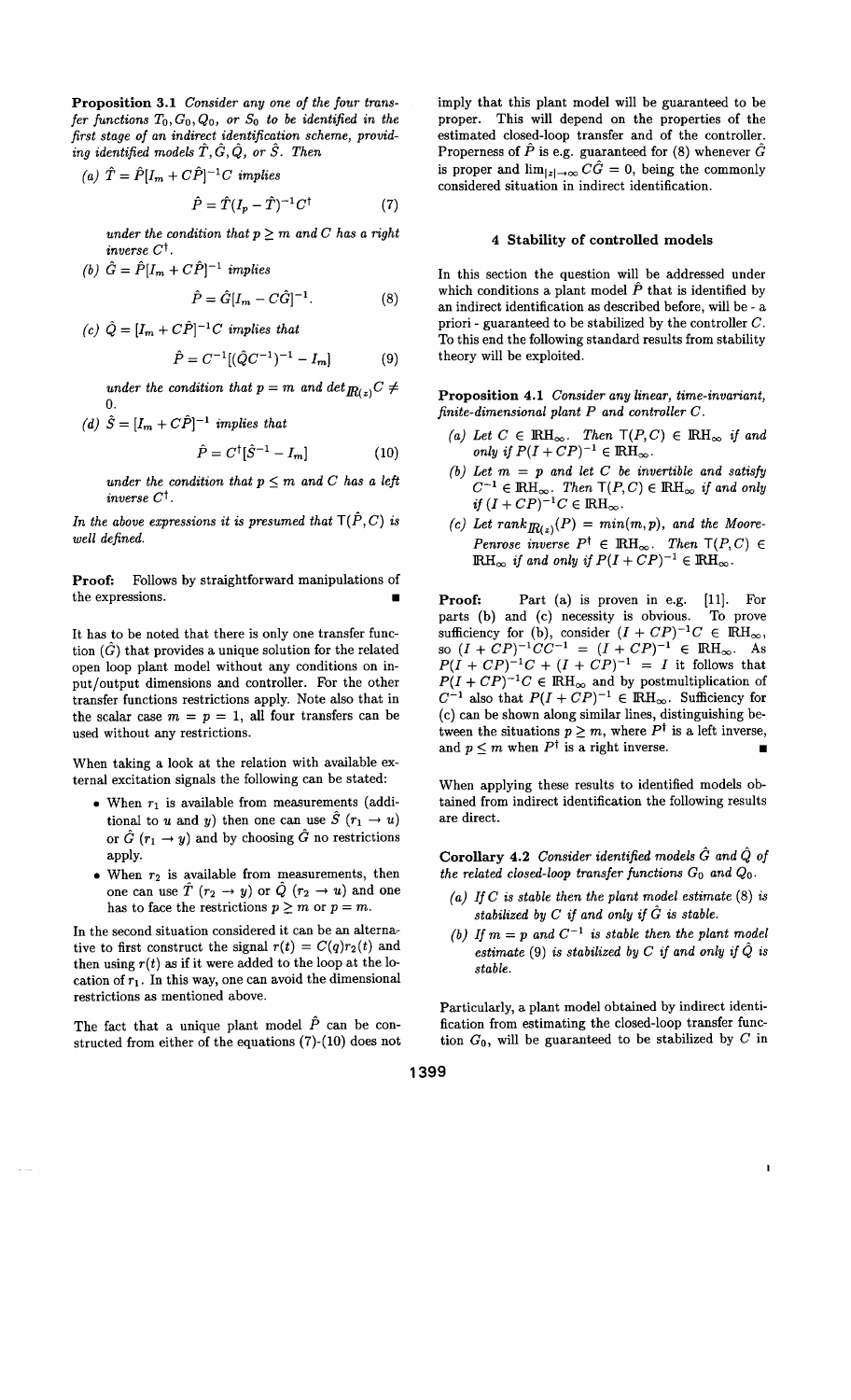the case that  $C$  is stable. The only restriction that the estimate  $\tilde{G}$  has to satisfy for this result to hold, is that  $\hat{G}$  should be stable. Since the closed-loop system is stable, this condition wil be naturally satisfied by any sensible identification method.

It would be tempting to formulate a result similar to (a) without any condition on the stability of  $C$  or on input /output dimensions. However this will lead to more complex restrictions on  $\hat{G}$  as shown next.

Corollary 4.3 Consider a model G of *the* related *closed-loop transfer* function  $G_0$ , *with*  $rank_{\mathbf{R}(z)}(\hat{G}) =$ min(m, *p),* and *satisfying*

$$
[I_m - C\hat{G}]\hat{G}^\dagger \quad is \ stable \tag{11}
$$

*where Gt is the Moore-Penrose* inverse. *Then the* plant *model estimate (8) is stabilized by C' if* and only *if G is stable.*

Proof: The result follows by manipulation of the expressions in Proposition  $4.1(c)$ .

When the controller is not stable an additional restriction (11) has to be considered. This constraint on  $\tilde{G}$ can not simply be incorporated in a parametrization of the closed-loop transfer  $G_0$  to be used during identification. A solution to this problem does exist, as shown in the forthcomming sections.

The stability results shown above, suggest that there is a relationship between these indirect identification methods, and the approach of using a dual-Youla parametrization of all plants that are stabilized by the given controller. This relation is pursued in the next sections.

#### 5 Identification in the dual-Youla form

The Youla-parametrization parametrizes for a given plant  $P_0 \in \text{RH}_{\infty}$  the set of all controllers  $C \in \text{RH}_{\infty}$ that stabilize  $P_0$ . In the dual-Youla parametrization, a similar mechanism is used, but now the set of all plants is considered that is stabilized by a given controller. In order to formulate this parametrization, the concept of coprime factorizations over  $\text{RH}_{\infty}$  is required.

A pair of stable transfer functions  $N, D \in \mathbb{R}$ H<sub>∞</sub> is a right coprime factorization (rcf) of  $P_0$  if  $P_0 = ND^{-1}$ and there exist stable transfer functions  $X, Y \in \text{RH}_{\infty}$ such that  $XN + YD = I$ . This implies that two factors are coprime if there are no unstable canceling zeros in the factorization.

**Proposition 5.1** ([1]) Let  $P_x$  with rcf  $(N_x, D_x)$  be any auxiliary model *that is stabilized by the controller* *C* with  $ref(N_c, D_c)$ . Then a plant  $P_0$  is stabilized by C *if* and only if there exists an  $R \in \text{RH}_{\infty}$  such that

$$
P_0 = [N_x + D_c R][D_x - N_c R]^{-1}.
$$
 (12)

For a given plant  $P_0$ , the related dual-Youla parameter  $R = R_0$  is given by

$$
R_0 = D_c^{-1} [I + P_0 C]^{-1} (P_0 - P_x) D_x.
$$
 (13)

With this parametrization the original system configuration can be resketched into the alternative form as presented in figure 2. In this dual-Youla form the sig-



Fig. 2: Dual Youla-representation of the data generating system.

nals  $x(t)$  and  $z(t)$  are determined by

$$
z(t) = (D_c + P_x N_c)^{-1} [y(t) - P_x(q)u(t)] \quad (14)
$$

$$
x(t) = (D_x + CN_x)^{-1}[r_1(t) + C(q)r_2(t)] \quad (15)
$$

while  $K_0$  is given by

$$
K_0 = D_c^{-1} (I + P_0 C)^{-1}
$$
 (16)

see e.g. [10]. In view of the identification problem, one is dealing with the relation

$$
z(t) = R_0(q)x(t) + K_0(q)v(t)
$$
 (17)

where the important mechanism is that both signals z and x can be reconstructed from available data  $y, u, r$ and by using knowledge of the controller C and of just any auxiliary model  $P_x$  that is stabilized by C. Moreover as it appears from  $(15)$  the signal x is uncorrelated with the noise  $v$ , and so relation (17) points to an "open-loop" identification problem of identifying *R.* on the basis of measurement data  $z, x$ .

One of the properties of this identification approach is that any identified stable model  $R$  of  $R_0$  will yield an open-loop plant model

$$
\hat{P} = [N_x + D_c \hat{R}] [D_x - N_c \hat{R}]^{-1}
$$
 (18)

that is guaranteed to be stabilized by  $C$ , because of the dual-Youla parametrization.

A property of this dual-Youla identification method is - similar to the situation of the indirect approach - that the model order of the identified open-loop plant model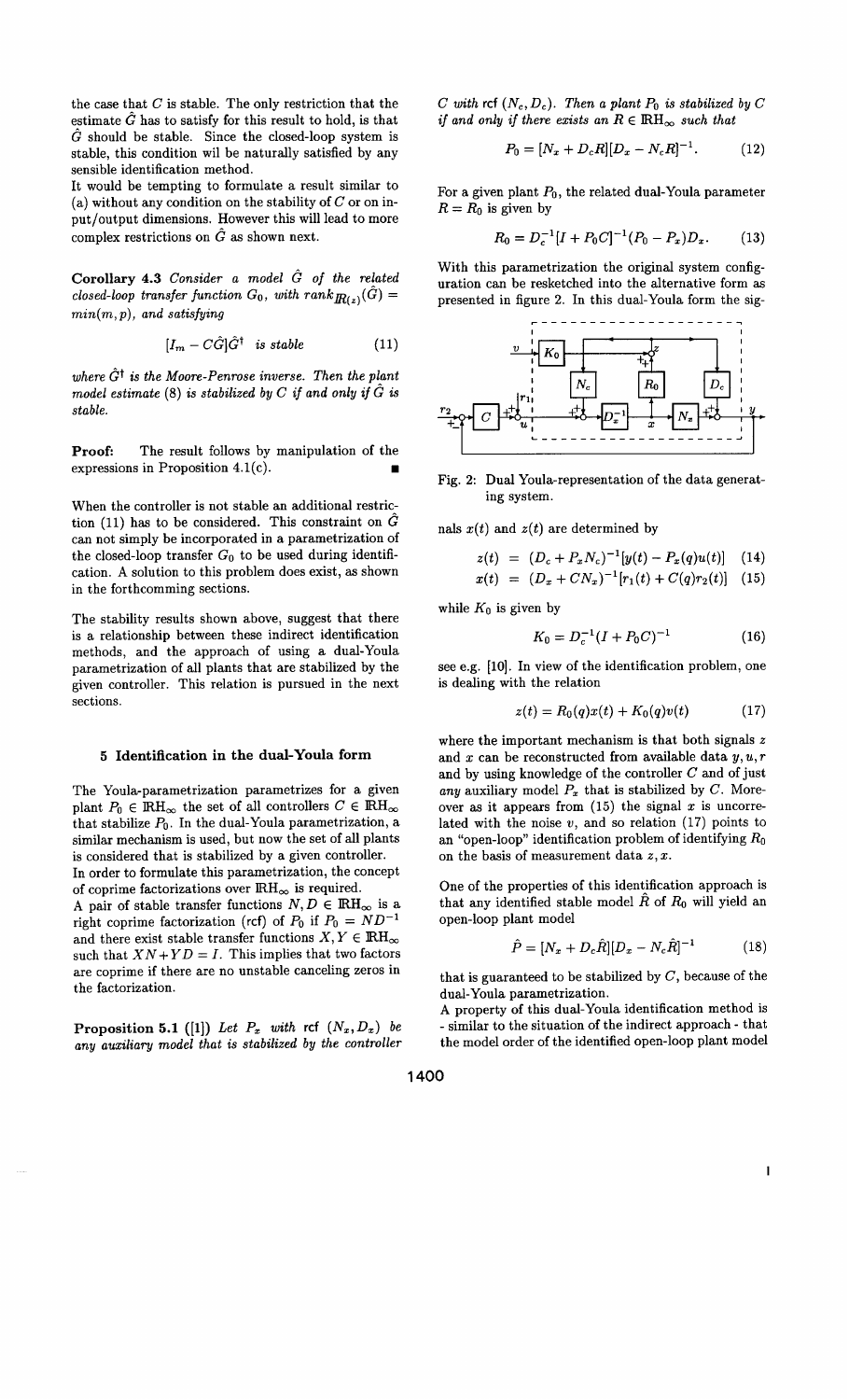is not under control. Because of the relation (18), an identified transfer  $\hat{R}$  with a specific model order, will lead to an open-loop plant model that has an increased model order, that incorporates the order of the controller and the order of the auxiliary model *Px.*

## *6* Indirect identification as a special case of the dual-Youla method

The question occurs whether the identification of  $R_0$ in the dual-Youla situation is equivalent to the identification of a closed-loop transfer function as present in the first step of an indirect identification scheme. A number of special cases will be pointed out.

Proposition 6.1 *If C is stable then there exists a choice* for  $P_x$  and right coprime factorizations of C and *P. such that in the dual-Youia form:*

$$
R_0 = G_0
$$
  
\n
$$
z(t) = y(t)
$$
  
\n
$$
x(t) = r(t)
$$

*and* consequently *identification of the dual-Youla parameter is identical to identification?* according *to the indirect* method  $(8)$  *on* the basis of  $\tilde{G}$ .

**Proof:** Since C is stable, one may choose  $N_c = C$ ,  $D_c = I$ ,  $N_x = 0$  and  $D_x = I$ , taking into account that the model  $P_x = 0$  is stabilized by a stable controller. The result follows by substitution in the appropriate expressions.

It appears that for stable controllers, the dual-Youla identification method is actually equivalent to an indirect identification on the basis of the transfer  $r_1 \rightarrow y$  $(G_0)$ . A similar result can be formulated for the indirect identification through the transfer  $r_2 \rightarrow y$  (T<sub>0</sub>).

Proposition 6.2 *If C is stable then there exists a choice* for  $P_x$  and right coprime factorizations of C and *Pz* such *that in the dual-*Youla *form:*

$$
R_0 = T_0
$$
  
\n
$$
z(t) = y(t)
$$
  
\n
$$
x(t) = r(t)
$$

and consequently identification *of the dual-Youla pa* $r$ ameter is *identical to identification according to the indirect method (7) on the basis of T.*

**Proof:** The result follows by choosing  $N_c = C$  $D_c = I, N_x = 0$  and  $D_x = C$ , and by substituting the in the appropriate expressions. ■ The closed-loop transfer functions considered in the two propositions above are transfers towards the closed-loop output signal  $y(t)$ . The question now occurs whether the two other transfer function  $(Q_0, Q_1)$  $S_0$ ) can be considered in a similar way. This appears to be less trivial than expected, most importantly because they are transfers towards the closed-loop input signal  $u(t)$ . As a consequence, the choices of particular factorizations should be made in such a way that this results in  $z(t) = u(t)$ . Considering the general expression for  $z(t)$  in (14) this seems not possible. A solution for this problem appears to be in considering a dual-Youla parametrization based on the controllers inverse, which is discussed in the next section.

With respect to the asymptotic bias distribution, as indicated in (6) for the indirect method, it is shown in [4, 10] that for the dual-Youla method, the corresponding expression is (for the SISO-case):

$$
\hat{\theta} = \arg\min_{\theta} \frac{1}{2\pi} \int_{-\pi}^{\pi} \left| \frac{P_0}{1 + CP_0} - \frac{P(\theta)}{1 + CP(\theta)} \right|^2 \frac{\Phi_{r_1}}{|D_c|^2} d\omega
$$

which is similar to  $(6)$ , except for an additional weighting with  $D_c$ . In case C is stable, one can always choose  $D_c = 1$  leading to equal expressions for both methods. Note that for unstable  $C$  the model sets in the two approaches will be slightly different if in the indirect method one does not take account of the parametrization constraint (11).

# 7 A dual-Youla parametrization on the basis of  $C^{-1}$

In this section attention will be limited to the situation that  $m = p$  and controller and plant can be inverted, i.e. they have full rank over  $\mathbb{R}(z)$ .

**Lemma 7.1** Consider the situation  $m = p$  and  $P_0$  and *C* invertible. Then  $T(P_0, C) \in \mathbb{R}$ H<sub>∞</sub> if and only if  $T(P_0^{-1}, C^{-1}) \in \text{RH}_{\infty}.$ 

Proof: By simple manipulations it can be shown that  $T(P_0^{-1}, C^{-1})$  is equal to a permuted version of the original  $\mathsf{T}(P_0, C)$ .

A dual-Youla parametrization can now be formulated on the basis of the inverse controller  $C^{-1}$ .

**Proposition 7.2** Let  $P_x$  with  $ref(N_x, D_x)$  be any aux*iliary* model that is stabilized by the controller  $C^{-1}$  with rcf  $D_c N_c^{-1}$ . Then a plant  $P_0$  is *stabilized* by C if and *only if there exists an*  $R \in \mathbb{R}$ *H*<sub>∞</sub> *such that* 

$$
P_0 = [D_x - D_c R][N_x + N_c R]^{-1}.
$$
 (19)